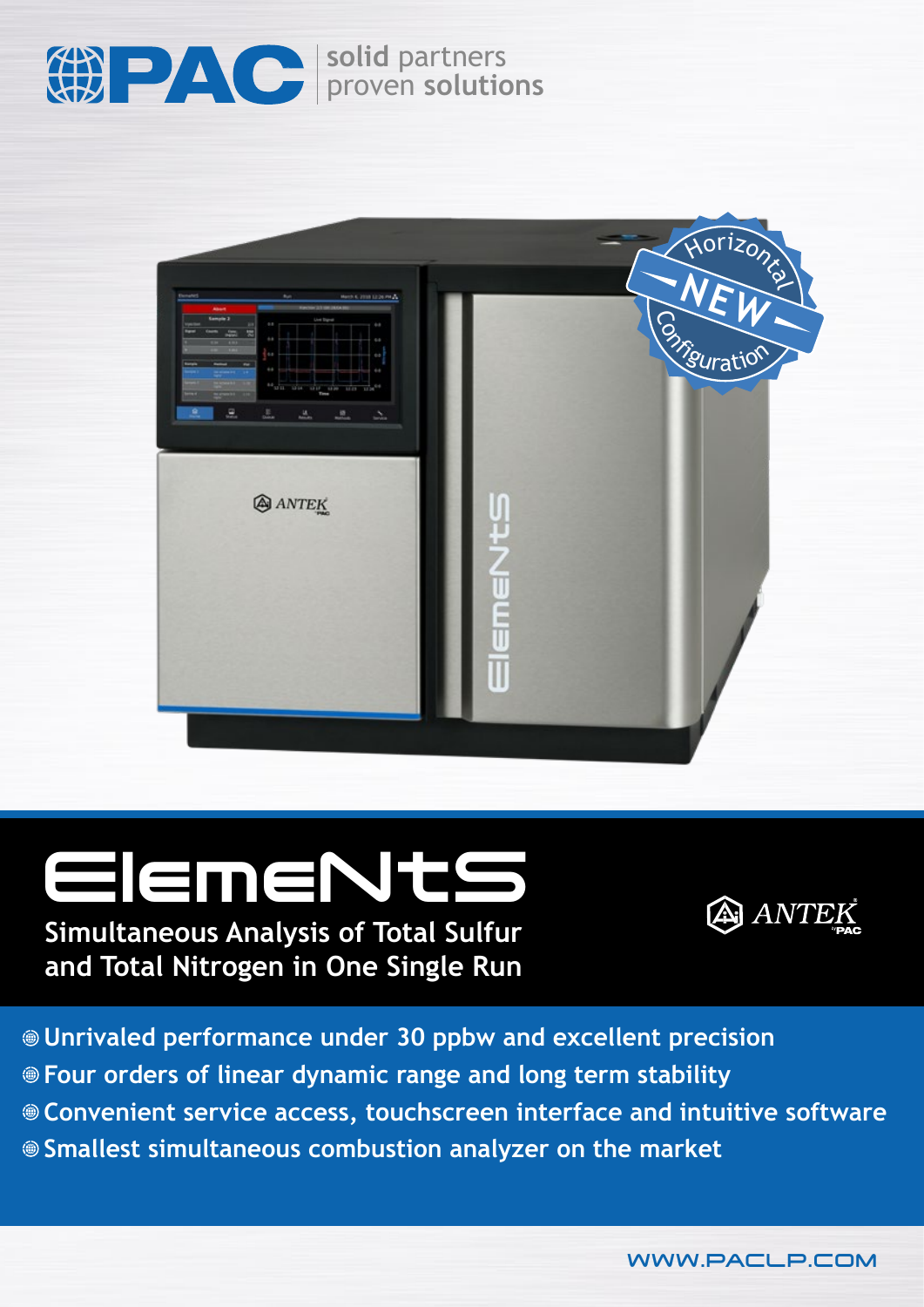# **ElemeNtS**

### MARKET LEADER FOR ELEMENTAL COMBUSTION ANALYSIS OF TOTAL SULFUR AND TOTAL NITROGEN

ElemeNtS is the most advanced, modular analytical system available for the detection of Total Nitrogen and/or Total Sulfur content in solid, liquid, gaseous materials and LPG samples. ElemeNtS is available in a vertical configuration with direct injection, and horizontal with boat inlet introduction. Both configurations can be equipped with dedicated detectors: ElemeNtS-N for Nitrogen analysis, ElemeNtS-S for Sulfur analysis and ElemeNtS-N/S for simultaneous Nitrogen and Sulfur analysis.

ElemeNtS detects sulfur and nitrogen through a uniquely efficient process that includes Ultra Violet Fluorescence (UVF) and Chemiluminescence (CLD). The analyzer is key for monitoring and protecting key processes in the refining industry.



Vertical configuration with 749 autosampler



Horizontal ElemeNtS with Boat Inlet Drive (BID), 749 autosampler and Accura gas sampler

**Boat Inlet Drive (BID)**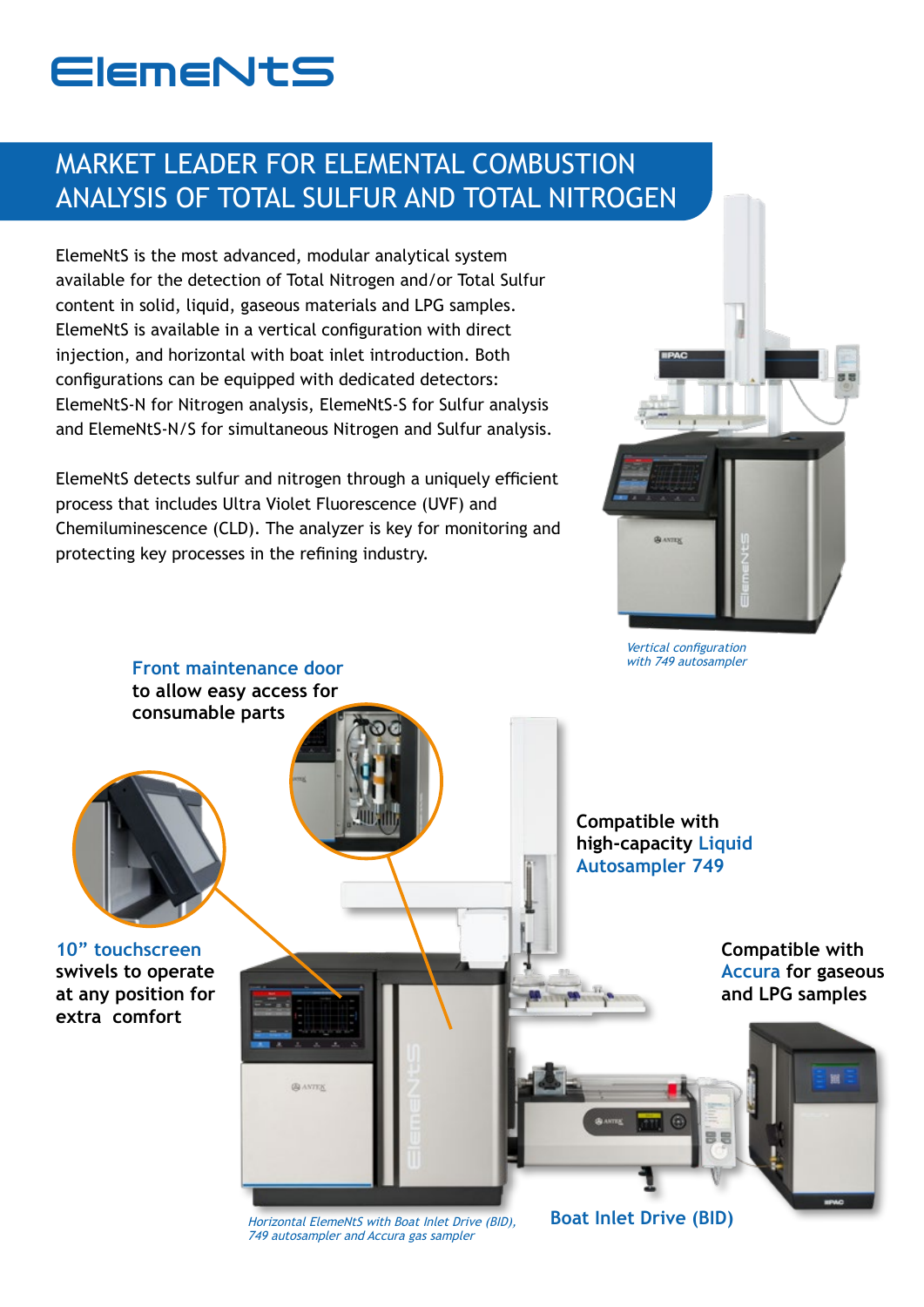## KEY ADVANTAGES

#### **HIGH PERFORMANCE FOR WIDE APPLICATION RANGE & QUICK ANALYSIS**

- Quick analysis of various sample types
- Ability to analyze solids, liquids and gases quickly and accurately
- Simultaneous analysis of Nitrogen and Sulfur
- Low maintenance, optimal combustion and conditioning of gases results in near zero downtime
- Intuitive software and user interface ensure smooth operation of the instrument
- Long term stability for continuous use

#### **APPLICATION-SPECIFIC CONFIGURATION PROVIDES EXCELLENT PRECISION**

- Dedicated sample analyzer means that your analyzer can truly be optimized for its intended application and can be configured for multiple applications
- PAC application specialists can develop customized methods (no on-site method development needed)
- Factory-tuned analyzer prior to shipment

#### **IMPROVED LAB PRODUCTIVITY THROUGH REDUCED USER INTERVENTION**

- Factory tuned analyzer. The instrument is ready for analysis as soon as it's installed
- Direct instrument control and data preview through user touch screen
- High capacity liquid autosampler (324 samples) reduces need for operators to be present when running samples
- Long term stability reduces calibration frequency by operators for any measurement range

#### **PROVEN COMPLIANCY FOR MULTIPLE INDUSTRIES**

- Low detection limits ensures regulatory and quality requirements
- Wide application range helps multiple industries meet standards requirements
- Complies with international standards like: ASTM, ISO, EN, IP, UOP, GB/T, SH/T, JIS K, and GOST

## SAMPLING OPTIONS

ElemeNtS can be configured with a 749 Liquid autosampler for both the vertical and horizontal configuration. The vertical configuration can also be used with the Single Shot Autosampler.

749 Liquid Autosampler:

High capacity liquid autosampler for large sample throughput. Available syringe sizes: 10, 25, 50 and 100 µl.

#### Single Shot Autosampler:

cost-effective solution for injecting a single replicate sample by syringe. Available syringe size: 25 µl.